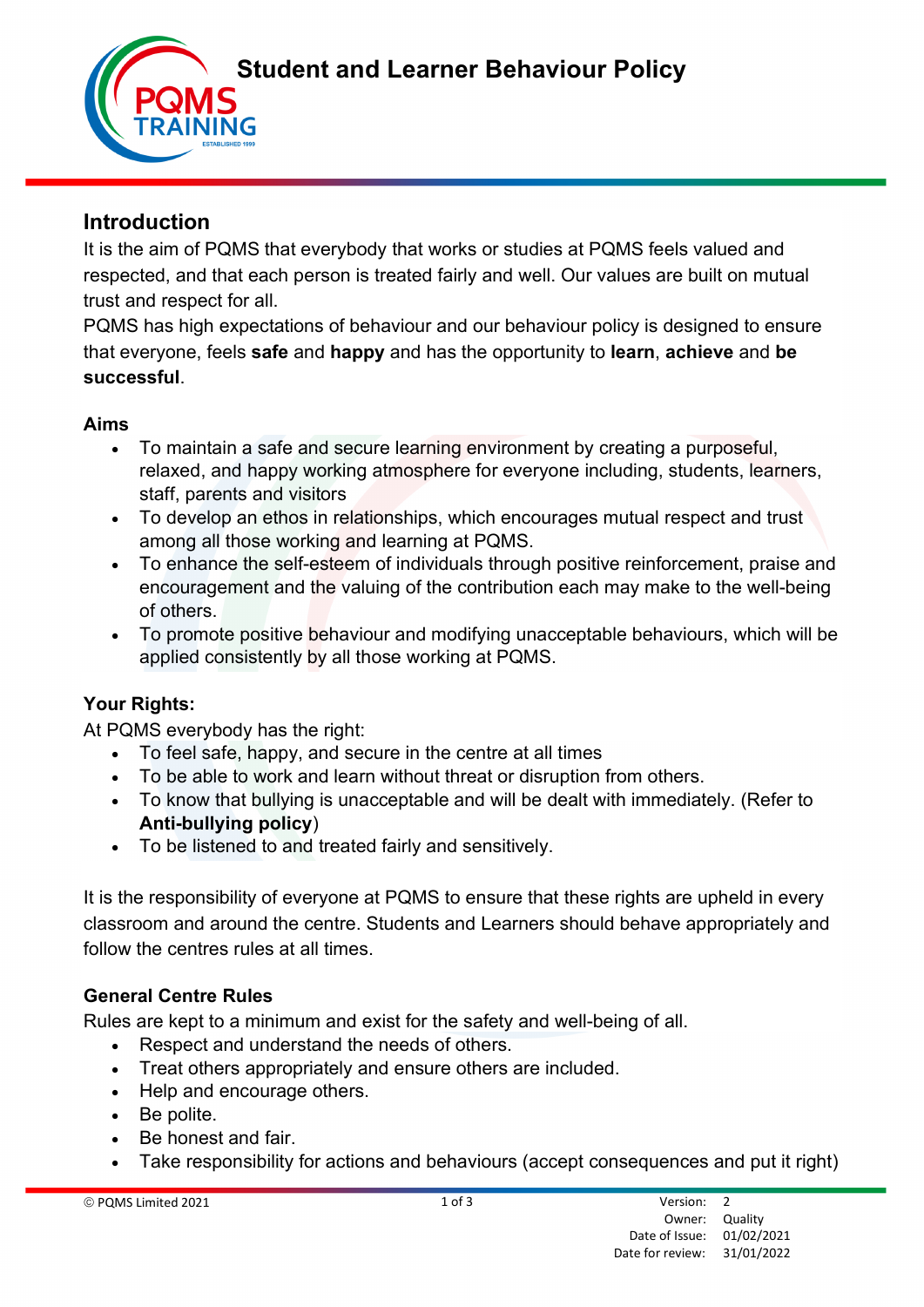

- Walk around the building sensibly and quietly (including walking up and down the stairs in single file)
- Respect other people's property and that of the centre
- Use the toilet areas responsibly.

Students and learners at PQMS know their rights and responsibilities and all agree on a Learning Agreement to promote positive behaviour at the beginning of their programme. Our Zero Tolerance Policy is displayed clearly in classrooms and are regularly referred to. Time is also spent discussing a variety of inappropriate and unacceptable behaviours and students and learners are asked to consider the effect that these behaviours may have on others.

Consequences for different behaviours are discussed and agreed as a class, taking into consideration how extreme the behaviour is or how frequently the behaviour occurs. This ensures a consistent approach and that everyone is clear about behaviour expectations.

#### Strategies for Promoting Positive Behaviour

- Good quality teaching
- Interesting and exciting learning
- Clear and consistent high expectations
- Treating students as adults
- Acknowledgement of good behaviour
- Celebrating success
- Students are listened to and given the opportunity to discuss issues relating to behaviour so that they can adapt their behaviour in the future and learn from their mistakes.
- Recognition when behaviour has improved.

## Strategies for Modifying Unacceptable Behaviour

#### Unacceptable behaviours include:

- Any intimidation, physical or verbal aggressive or threatening behaviour by a group or an individual towards others
- Bullying
- Racist abuse
- **Radicalisation**